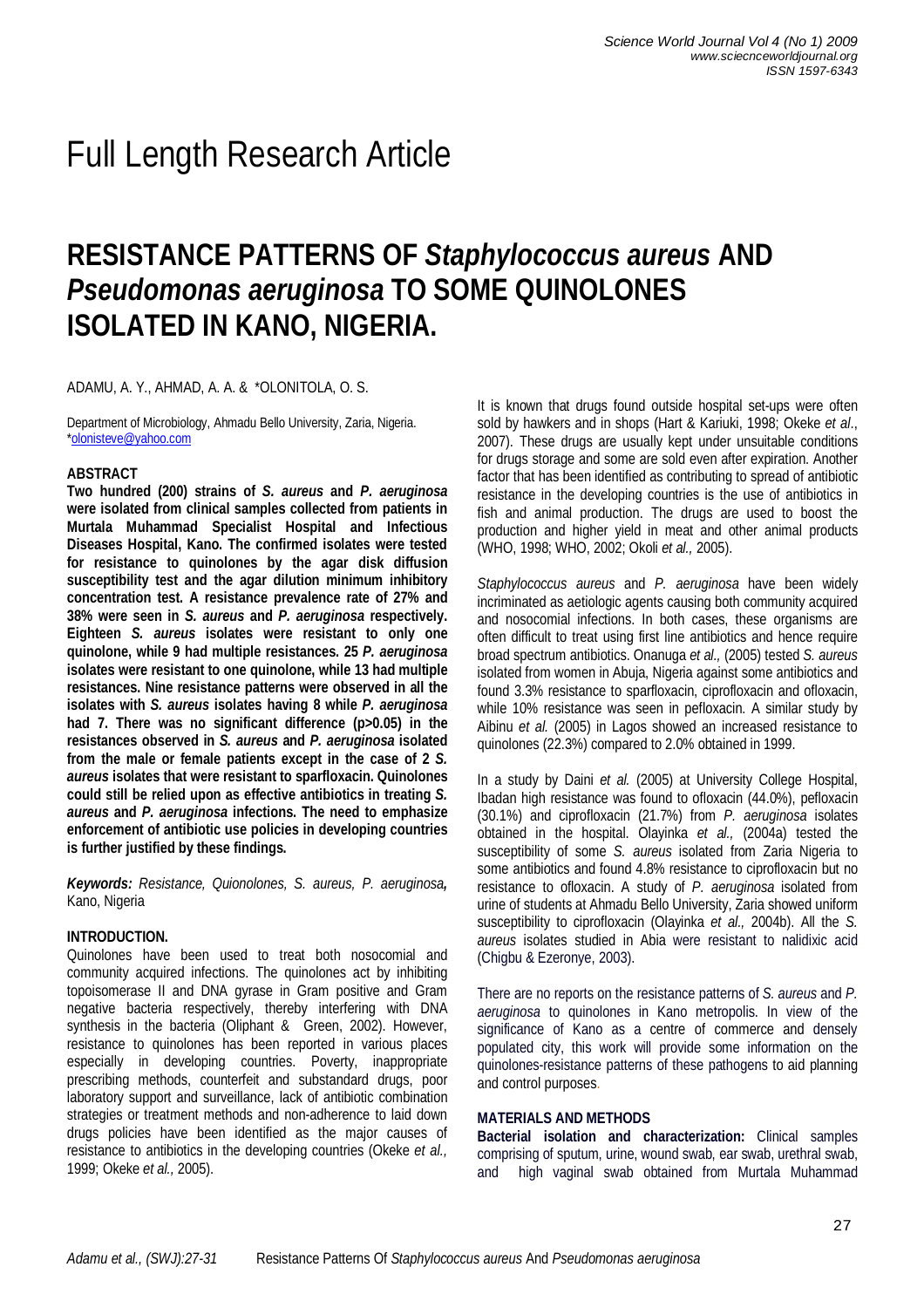specialist hospital (MMSH) and Infectious Diseases hospital (IDH), Kano were cultured on Cetrimide agar and Mannitol salt agar. Colonies that were suspected to be *S. aureus* and *P. aeruginosa* were confirmed using biochemical tests (Cheesbrough, 2002).

**Antibiotic Susceptibility Tests.** The 200 confirmed isolates (100 each of *S. aureus* and *P. aeruginosa*) were screened for susceptibilities to nalidixic acid, ciprofloxacin, ofloxacin, pefloxacin and sparfloxacin by the disc diffusion susceptibility test on Mueller Hinton agar (NCCLS, 2003). All resistant isolates (in the disc diffusion break points) were confirmed by the agar dilution minimum inhibitory concentration test (NCCLS, 2004).

# **RESULTS**

The study showed that 27 of the *S. aureus* isolates were resistant to the quinolones. Eighteen were resistant to only one quinolones (i.e. 17 resistant to nalidixic acid and 1 resistant to ciprofloxacin) while 9 had multiple-resistances. Thirty eight *P. aeruginosa* isolates were resistant to the quinolones, 25 were resistant to one quinolone (23 resistant to nalidixic acid and 2 resistant to ciprofloxacin).

Thirteen had multiple resistances. More resistances were found in *P. aeruginosa* isolates compared to *S. aureus* isolates especially to nalidixic acid, ciprofloxacin and ofloxacin. Sparfloxacin permitted the least number of resistant isolates (Fig. 1).

Nine resistance patterns were observed in all. 8 patterns were observed in quinolones resistant *S. aureus* isolates and 7 patterns observed in the *P. aeruginosa* resistant isolates as shown in Tables 1 and 2 respectively.

The results show that 54 of the *S. aureus* isolates were obtained from the male patients while 46 were from the female patients. There was no statistically significant difference (p>0.05) in the resistances of *S. aureus* isolated from male and female patients to nalidixic acid, ciprofloxacin, ofloxacin and pefloxacin (Fig. 2).

In the case of *P. aeruginosa* isolates, 59 were from the male patients while 41 were from the female patients. There were also no statistically significant differences in the resistances found in *P. aeruginosa* isolated from male and female patients (Fig. 3).



# **FIG. 1. DISTRIBUTION OF THE RESISTANT** *S. aureus* **AND** *P. aeruginosa.*

| <b>NUMBER OF</b><br><b>QUINOLONES</b><br><b>RESISTANT TO</b> | <b>NUMBER OF S. AUREUS ISOLATES</b><br><b>WITH PATTERN (%)</b> | <b>RESISTANCE PATTERNS</b> |
|--------------------------------------------------------------|----------------------------------------------------------------|----------------------------|
|                                                              | 17 (63.0%)                                                     | NAL                        |
|                                                              | 1(3.7%)                                                        | CIP                        |
| $\mathcal{P}$                                                | $2(7.4\%)$                                                     | NAL, CIP                   |
|                                                              | 1(3.7%)                                                        | NAL, PEF                   |
| 3                                                            | $2(7.4\%)$                                                     | NAL, CIP, PEF              |
| 4                                                            | $2(7.4\%)$                                                     | NAL, CIP, OFX, PEF         |
|                                                              | 1(3.7%)                                                        | NAL, CIP, PEF, SPX         |
| 5                                                            | 1 (3.7%)                                                       | NAL, CIP, OFX, PEF, SPX.   |

## **TABLE 1. RESISTANCE PATTERNS OF QUINOLONE-RESISTANT** *S. aureus* **ISOLATES.**

Legend: NAL- Nalidixic acid, CIP- Ciprofloxacin, OFX- Ofloxacin, PEF- Pefloxacin, SPX- Sparfloxacin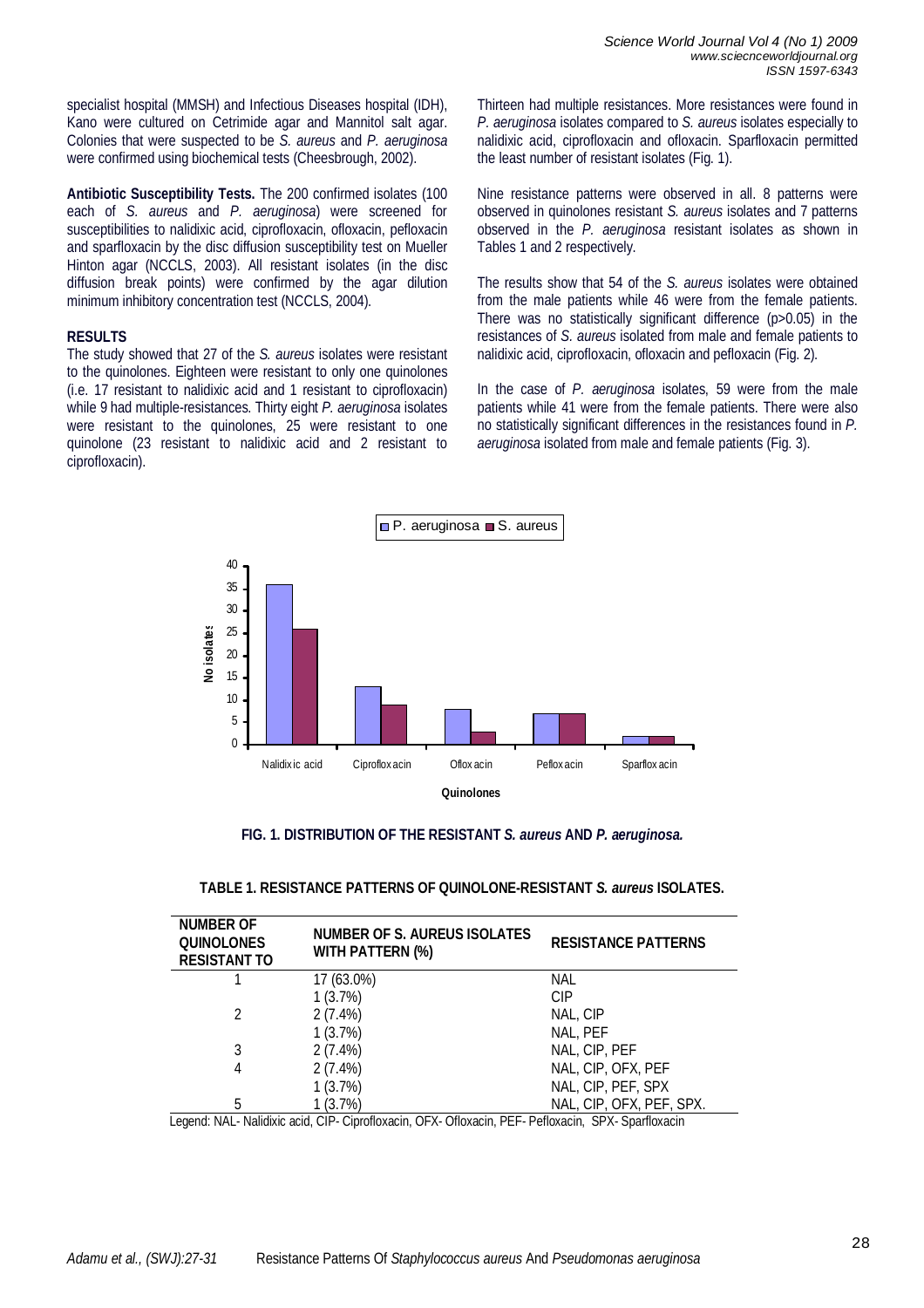| <b>NUMBER OF</b><br><b>QUINOLONES</b><br><b>RESISTANT TO</b> | <b>NUMBER OF P. AERUGINOSA</b><br><b>WITH PATTERN (%)</b> | <b>RESISTANCE PATTERNS</b> |
|--------------------------------------------------------------|-----------------------------------------------------------|----------------------------|
|                                                              | 23 (60.5%)                                                | NAL                        |
|                                                              | 2(5.3%)                                                   | CIP                        |
|                                                              | 5(13.2%)                                                  | NAL, CIP                   |
| 3                                                            | 1(2.6%)                                                   | NAL, CIP, PEF              |
|                                                              | 1(2.6%)                                                   | NAL, OFX, PEF              |
| 4                                                            | 4 (10.5%)                                                 | NAL, CIP, OFX, PEF         |
| 5                                                            | 2(5.3%)                                                   | NAL, CIP, OFX, PEF, SPX.   |

# **TABLE 2. RESISTANCE PATTERNS OF QUINOLONE-RESISTANT** *P. aeruginosa* **ISOLATES.**

Legend: NAL- Nalidixic acid, CIP- Ciprofloxacin, OFX- Ofloxacin, PEF- Pefloxacin, SPX- Sparfloxacin



**FIG. 2. DISTRIBUTION OF QUINOLONES RESISTANT** *S. aureus* **ISOLATES IN MALE AND FEMALE PATIENTS.**



**FIG. 3. DISTRIBUTION OF QUINOLONES RESISTANT** *P. aeruginosa* **ISOLATES IN MALE AND FEMALE PATIENTS.**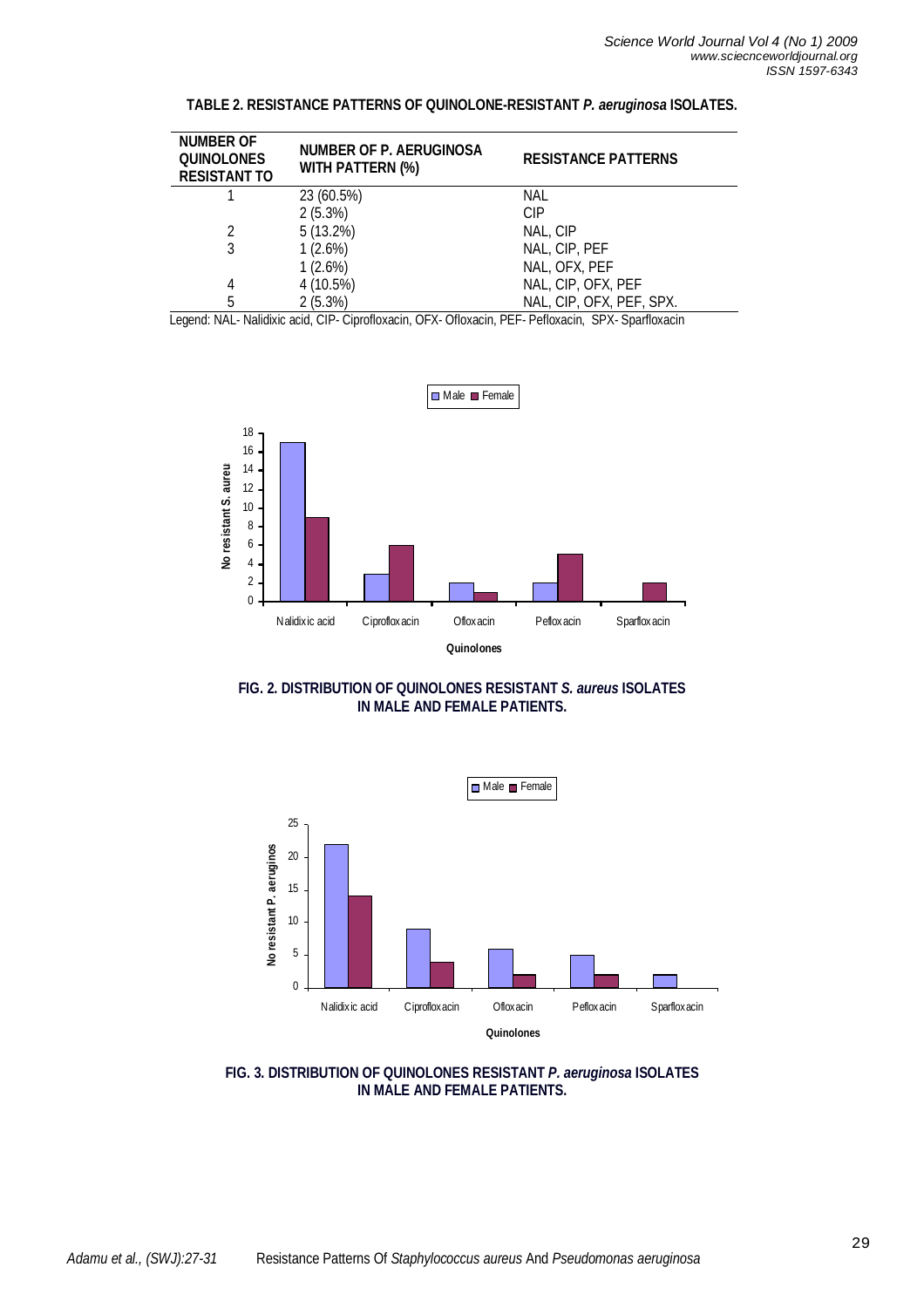# **DISCUSSION**

An exceptionally high resistance to quinolones was reported by Enabulele *et al.,* (2006) in Benin, Edo state. This is not the case in the present study. The quinolones were found to be effective against both *S. aureus* and *P. aeruginosa* isolates tested with few resistant cases. More of the *P. aeruginosa* isolates were resistant to multiple quinolones compared to the *S. aureus* isolates. This is not unexpected since *P. aeruginosa* is a Gram negative bacterium coupled with their well known complex cell structure that has been reported to enhance their innate resistances to antimicrobial agents. In other words, Gram negative bacteria as a group are inherently resistant to a number of important antimicrobial agents that are very effective against Gram positive organisms. One logical reason for this has been found in the differences in structural and chemical compositions of the outer layers of the cells (Russell & Gould, 1988).

There was a high level of resistance to nalidixic acid by several of the isolates in this study. This may be because the antibiotic is now cheap and could be afforded by a greater number of people, a situation that could encourage abuse and misuse. However, nalidixic acid is normally not indicated in *P. aeruginosa* infections (King *et al.,* 2000) and therefore the observed high level resistance shown by *P. aeuginosa* isolates does not pose clinical difficulties.

In Respiratory Tract and Urinary Tract Infections, *P. aeruginosa* grows as aggregates of cells (microcolonies) encased in a protective alginate polysaccharide referred to as biofilm thereby resisting eradication by physical and biochemical agents (Lambert, 2002; Hogan & Kolter, 2002). The biofilm formation also assists the culprit organism to establish itself and resist drug treatments (Yi *et al.,* 2005). This implies that organisms may display clear susceptibilities to antibiotics in the *in vitro* studies and still be resistant *in vivo* especially because *P. aeruginosa* has other resistance mechanisms such as resistance to phagocytosis and to the serum bactericidal chemicals due to its mucoid capsule (Ochsner *et al*., 2002) coupled with the fact that most *P. aeruginosa* infections are both invasive and toxinogenic (Iglewski, 2004). This renders the organism difficult to treat.

Apart from the findings in Benin, high quinolones resistance have also been reported in *P. aeruginosa* isolated from other parts of Nigeria (Anupurba *et al.,* 2006; Oguntibeju & Nwobu, 2004), but reports on *S. aureus* resistance profiles have been less alarming (Olayinka *et al.,* 2004a; Onanuga *et al.,* 2005) especially in the Northern part of Nigeria where the present study is based.

The least resistance in the two groups of isolates used in this study were observed in Sparfloxacin. This is contrary to the findings by Nwanze *et al.,* (2007) when they studied UTI in Igbinedion University Teaching Hospital, Delta State. They reported that ofloxacin was the most effective followed by sparfloxacin, pefloxacin then ciprofloxacin. Idu & Odjimogho (2003) once showed that ciprofloxacin was the most effective quinolone during their study. This goes to show that regional differences probably play a role in the resistance profiles of bacteria and further justifies the need to undertake antibiotic susceptibility studies on bacterial isolates from different parts of Nigeria on a regular basis.

There was generally a low level of resistance in both *S. aureus* and *P. aeruginosa* isolated in this study. However, as it has been noted earlier, conditions do exist in Kano which favour the emergence of antibiotic resistance in pathogenic organisms. Similar conditions no doubt exist in other parts of Nigeria and in Africa as a whole. To safeguard the populace therefore, there is a need to enforce antibiotic use policies effectively in Nigeria.

## **REFERENCES**

Aibinu, I., Adenipekun, E. & Odugbemi, T. (2005). Emergence of quinolone resistance amongst *E. coli* strains isolated from clinical infections in some Lagos state Hospitals, in Nigeria. *Nigerian Journal of Health and Biomedical Sciences,* 3(2):73-78.

Anupurba, S., Bhattacharjee, A., Garg, A. & Sen Malay, R. (2006). Antimicrobial susceptibility of *Pseudomonas aeruginosa* isolated from wound infections. *Indian Journal of Dermatology,* 51:286-288.

Cheesbrough, M. (2002). District Laboratory Practice in Tropical Countries (part 2) pp: 132-143. Cambridge University Press, Cambridge CB2 2RU, UK.

Chigbu, C. O. & Ezeronye, O. U. (2003). Antibiotic resistant *Staphylococcus aureus* in Abia State of Nigeria. *African Journal of Biotechnology,* 2(10): 374-378.

Daini, O. A., Ogbolu, O. D. & Ogunledun, A. (2005). Quinolones resistance and R-plasmids of some Gram- negative enteric bacilli. *African Journal of Clinical and Experimental Microbiology, 6*(1):14- 20.

Enabulele, I. O., Yah, S. C., Yusuf, E. O. & Eghafona, N. O. (2006). Emerging quinolone resistant transfer genes among Gram-negative bacteria, isolated from faeces of HIV/AIDS patients attending some Clinics and Hospitals in the City of Benin, Edo State, Nigeria. *Online Journal Health and Allied Science,* 3(3) http://www.ojhas.org/issue19/2006-3-3.htm.

Hart, C. A. & Kariuki, S. (1998). Antimicrobial resistance in developing countries. *British Medical Journal*, 317:647-650.

Hogan, D. & Kolter, R. (2002). Why are bacteria refractory to antimicrobials? *Current Opinions in Microbiology,* 5:472–477.

Idu, F. K. & Odjimogho, S. E. (2003). Susceptibility of conjunctival bacterial pathogens to flouroquinolones: A comparative study of ciprofloxacin, norfloxacin and Ofloxacin. *Online Journal of Health and Allied Sciences,* (*OJHAS)*: 2(3).

Iglewski, B. H. (2004). *Pseudomonas*  http://gsbs.utmb.edu/microbook/ch027.htm. Accessed on 12/10/2007.

King, D. E., Malone, R. & Lilley, S. H. (2000). New Classification and Update on the Quinolone Antibiotics. *American Family Physician,* 61(9).